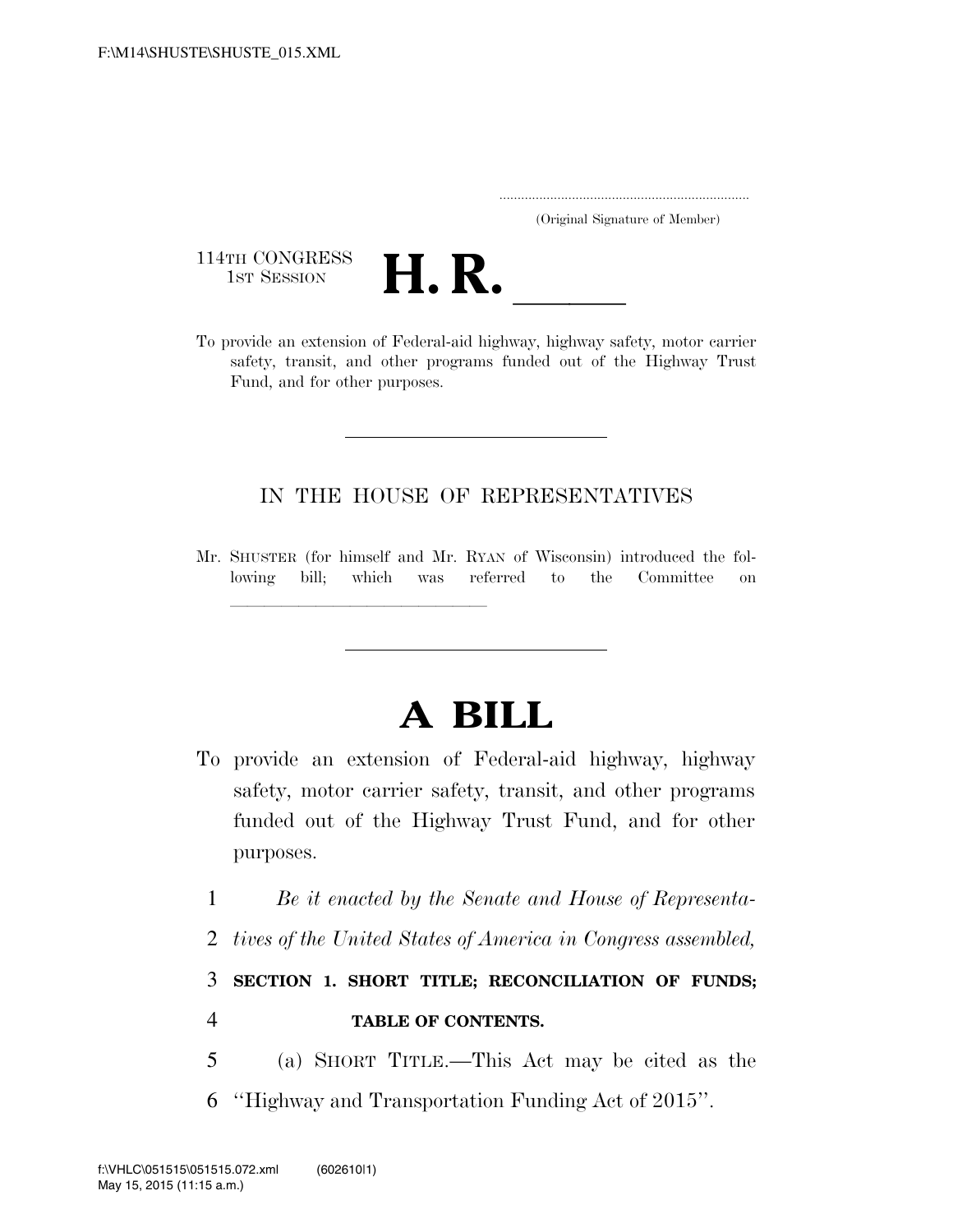(b) RECONCILIATION OF FUNDS.—The Secretary of Transportation shall reduce the amount apportioned or al- located for a program, project, or activity under this Act in fiscal year 2015 by amounts apportioned or allocated pursuant to the Highway and Transportation Funding Act of 2014, including the amendments made by that Act, for the period beginning on October 1, 2014, and ending on May 31, 2015.

9 (c) TABLE OF CONTENTS.—The table of contents for 10 this Act is as follows:

Sec. 1. Short title; reconciliation of funds; table of contents.

#### TITLE I—SURFACE TRANSPORTATION PROGRAM EXTENSION

Subtitle A—Federal-Aid Highways

Sec. 1001. Extension of Federal-aid highway programs.

Sec. 1002. Administrative expenses.

Subtitle B—Extension of Highway Safety Programs

- Sec. 1101. Extension of national highway traffic safety administration highway safety programs.
- Sec. 1102. Extension of Federal Motor Carrier Safety Administration programs.
- Sec. 1103. Dingell-Johnson Sport Fish Restoration Act.

Subtitle C—Public Transportation Programs

- Sec. 1201. Formula grants for rural areas.
- Sec. 1202. Apportionment of appropriations for formula grants.
- Sec. 1203. Authorizations for public transportation.
- Sec. 1204. Bus and bus facilities formula grants.

Subtitle D—Hazardous Materials

Sec. 1301. Authorization of appropriations.

#### TITLE II—REVENUE PROVISIONS

Sec. 2001. Extension of Highway Trust Fund expenditure authority.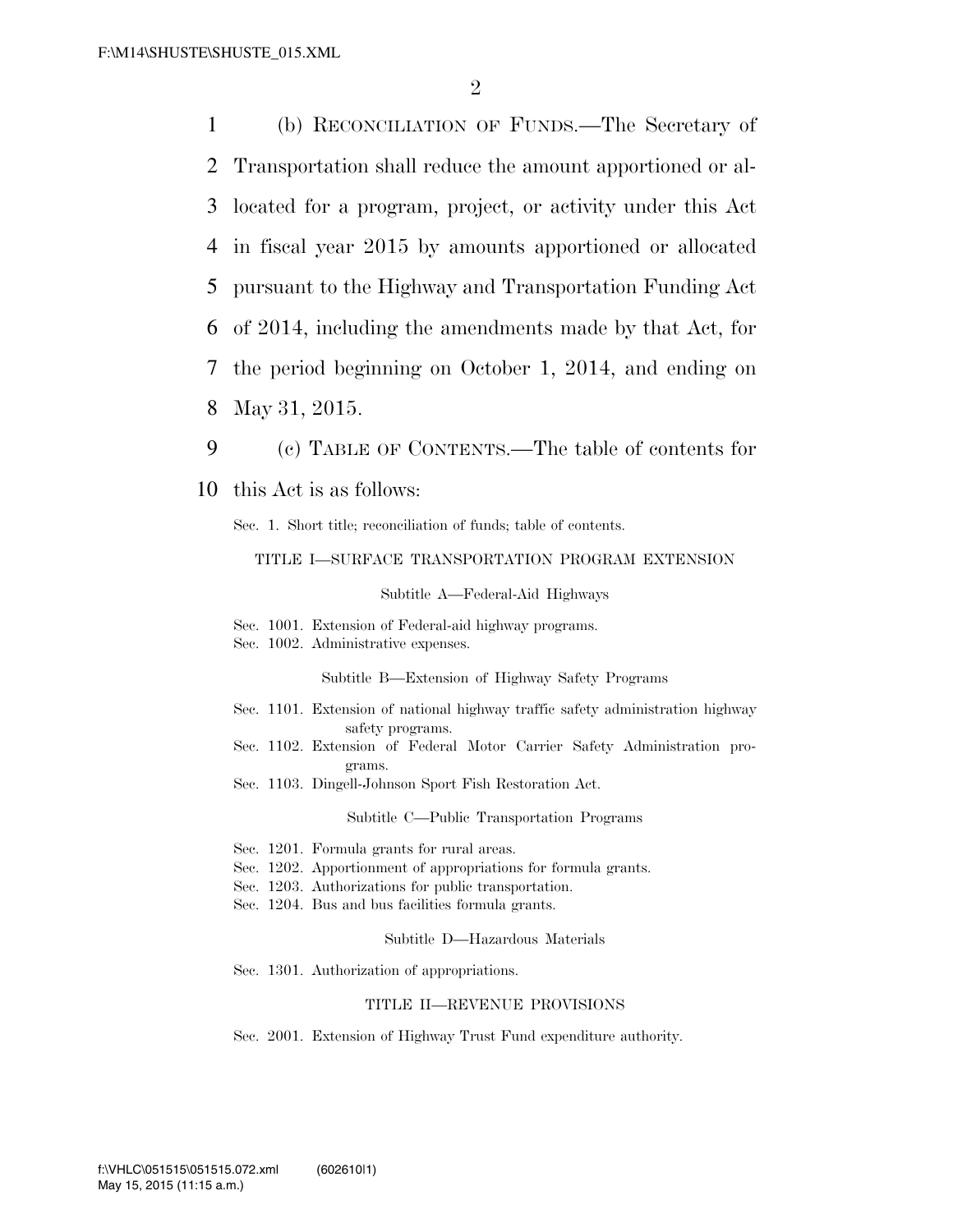# **TITLE I—SURFACE TRANSPOR-**

# **TATION PROGRAM EXTEN-**

## **SION**

### **Subtitle A—Federal-Aid Highways**

 **SEC. 1001. EXTENSION OF FEDERAL-AID HIGHWAY PRO-GRAMS.** 

 (a) IN GENERAL.—Section 1001(a) of the Highway and Transportation Funding Act of 2014 (128 Stat. 1840) is amended by striking ''May 31, 2015'' and insert-ing ''July 31, 2015''.

(b) AUTHORIZATION OF APPROPRIATIONS.—

 (1) HIGHWAY TRUST FUND.—Section 1001(b)(1) of the Highway and Transportation Funding Act of 2014 (128 Stat. 1840) is amended by striking ''for the period beginning on October 1, 2014, and ending on May 31, 2015, a sum equal to  $17 \qquad$  <sup>243</sup>/<sub>365</sub> of the total amount'' and inserting "for the period beginning on October 1, 2014, and ending on 19 July 31, 2015, a sum equal to  $304/365$  of the total amount''.

21 (2) GENERAL FUND.—Section  $1123(h)(1)$  of MAP–21 (23 U.S.C. 202 note) is amended by strik- ing ''and \$19,972,603 out of the general fund of the Treasury to carry out the program for the period be-ginning on October 1, 2014, and ending on May 31,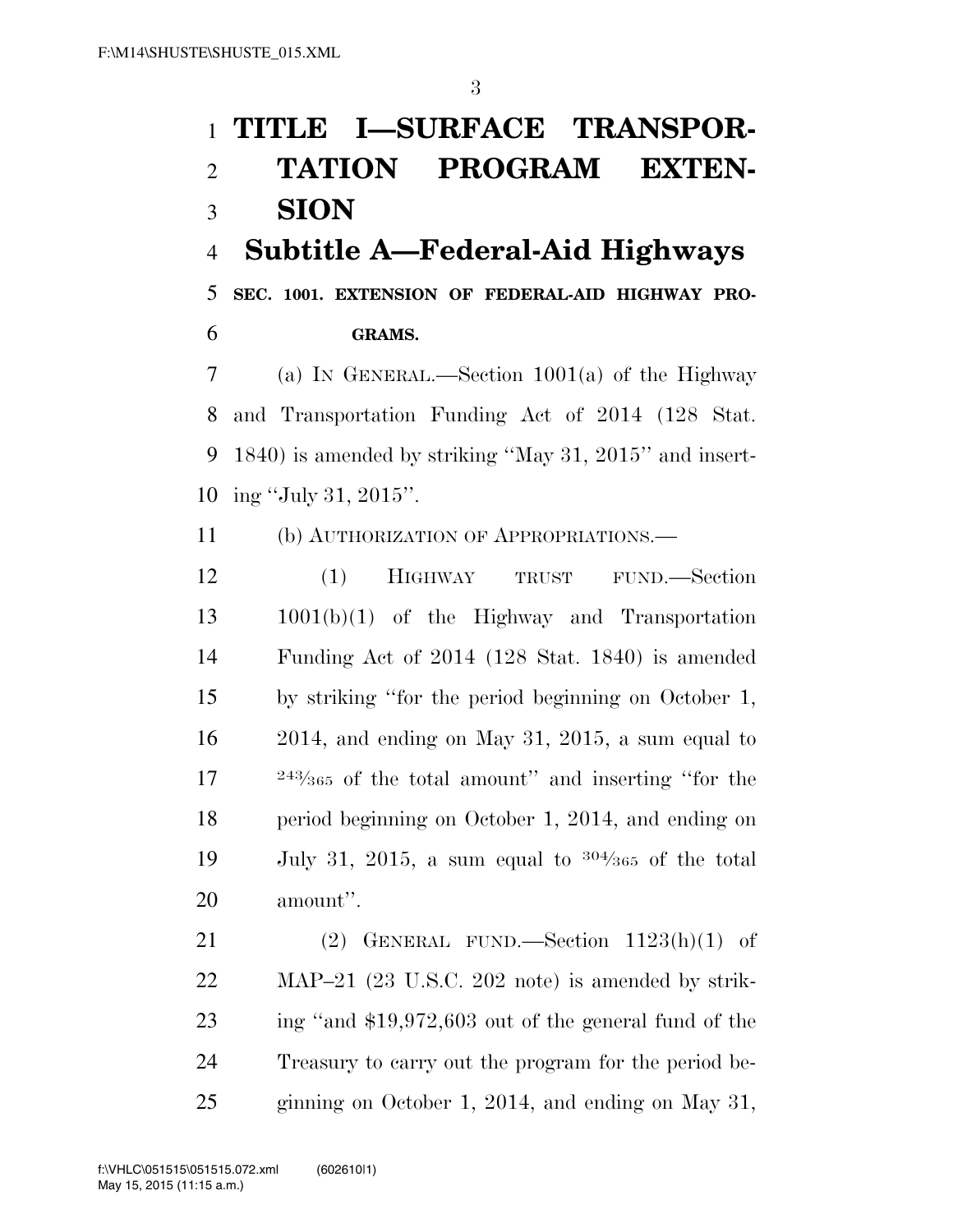| $\mathbf{1}$   | $2015$ " and inserting "and \$24,986,301 out of the |
|----------------|-----------------------------------------------------|
| $\overline{2}$ | general fund of the Treasury to carry out the pro-  |
| 3              | gram for the period beginning on October 1, 2014,   |
| $\overline{4}$ | and ending on July 31, $2015$ ".                    |
| 5              | $(e)$ USE OF FUNDS.—                                |
| 6              | (1) IN GENERAL.—Section $1001(e)(1)$ of the         |
| 7              | Highway and Transportation Funding Act of 2014      |
| 8              | $(128 \text{ Stat. } 1840)$ is amended—             |
| 9              | (A) by striking "May 31, 2015," and in-             |
| 10             | serting "July 31, 2015,"; and                       |
| 11             | (B) by striking " $243/365$ " and inserting         |
| 12             | $4304/365$ ".                                       |
| 13             | (2) OBLIGATION CEILING.—Section 1102 of             |
| 14             | MAP $-21$ (23 U.S.C. 104 note) is amended—          |
| 15             | (A) in subsection (a) by striking paragraph         |
| 16             | (3) and inserting the following:                    |
| 17             | "(3) $$33,528,284,932$ for the period beginning     |
| 18             | on October 1, 2014, and ending on July 31, 2015.";  |
| 19             | (B) in subsection (b)(12) by striking ",            |
| 20             | and for the period beginning on October 1,          |
| 21             | $2014$ , and ending on May 31, 2015, only in an     |
| 22             | amount equal to $$639,000,000$ , less any reduc-    |
| 23             | tions that would have otherwise been required       |
| 24             | for that year by section 251A of the Balanced       |
| 25             | Budget and Emergency Deficit Control Act of         |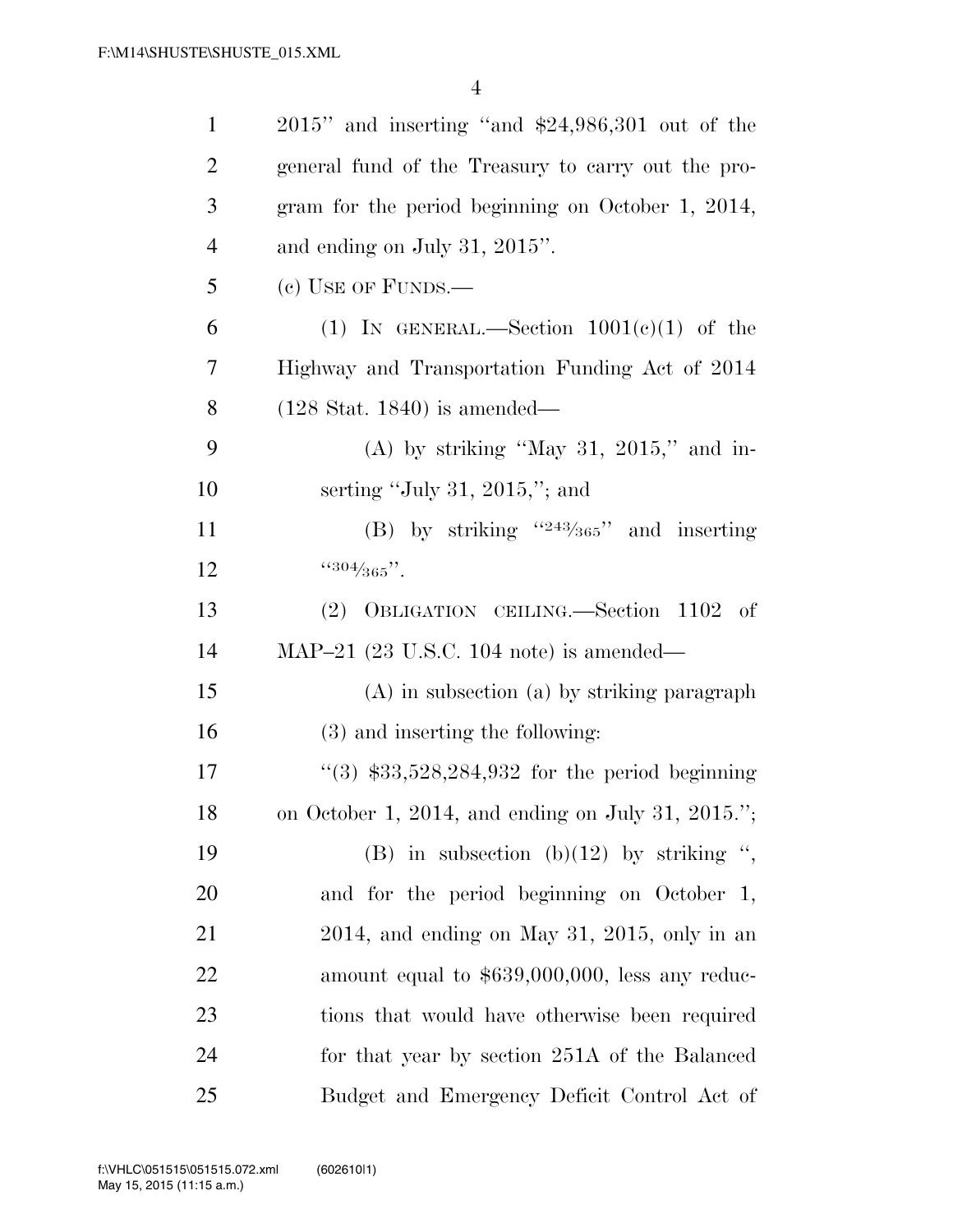| $\mathbf{1}$   | 1985 $(2 \text{ U.S.C. } 901a)$ , then multiplied by |
|----------------|------------------------------------------------------|
| $\overline{2}$ | $243/365$ for that period" and inserting ", and for  |
| 3              | the period beginning on October 1, 2014, and         |
| $\overline{4}$ | ending on July 31, 2015, only in an amount           |
| 5              | equal to $$639,000,000$ , less any reductions that   |
| 6              | would have otherwise been required for that          |
| 7              | year by section 251A of the Balanced Budget          |
| 8              | and Emergency Deficit Control Act of 1985 (2)        |
| 9              | U.S.C. 901a), then multiplied by $304/365$ for that  |
| 10             | period";                                             |
| 11             | $(C)$ in subsection $(e)$ —                          |
| 12             | (i) in the matter preceding paragraph                |
| 13             | $(1)$ by striking "May 31, 2015," and in-            |
| 14             | serting "July 31, 2015,"; and                        |
| 15             | (ii) in paragraph $(2)$ in the matter                |
| 16             | preceding subparagraph $(A)$ by striking             |
| 17             | "for the period beginning on October 1,              |
| 18             | $2014$ , and ending May 31, 2015, that is            |
| 19             | equal to $243/365$ of such unobligated bal-          |
| 20             | ance" and inserting "for the period begin-           |
| 21             | ning on October 1, 2014, and ending on               |
| 22             | July 31, 2015, that is equal to $304/365$ of         |
| 23             | such unobligated balance"; and                       |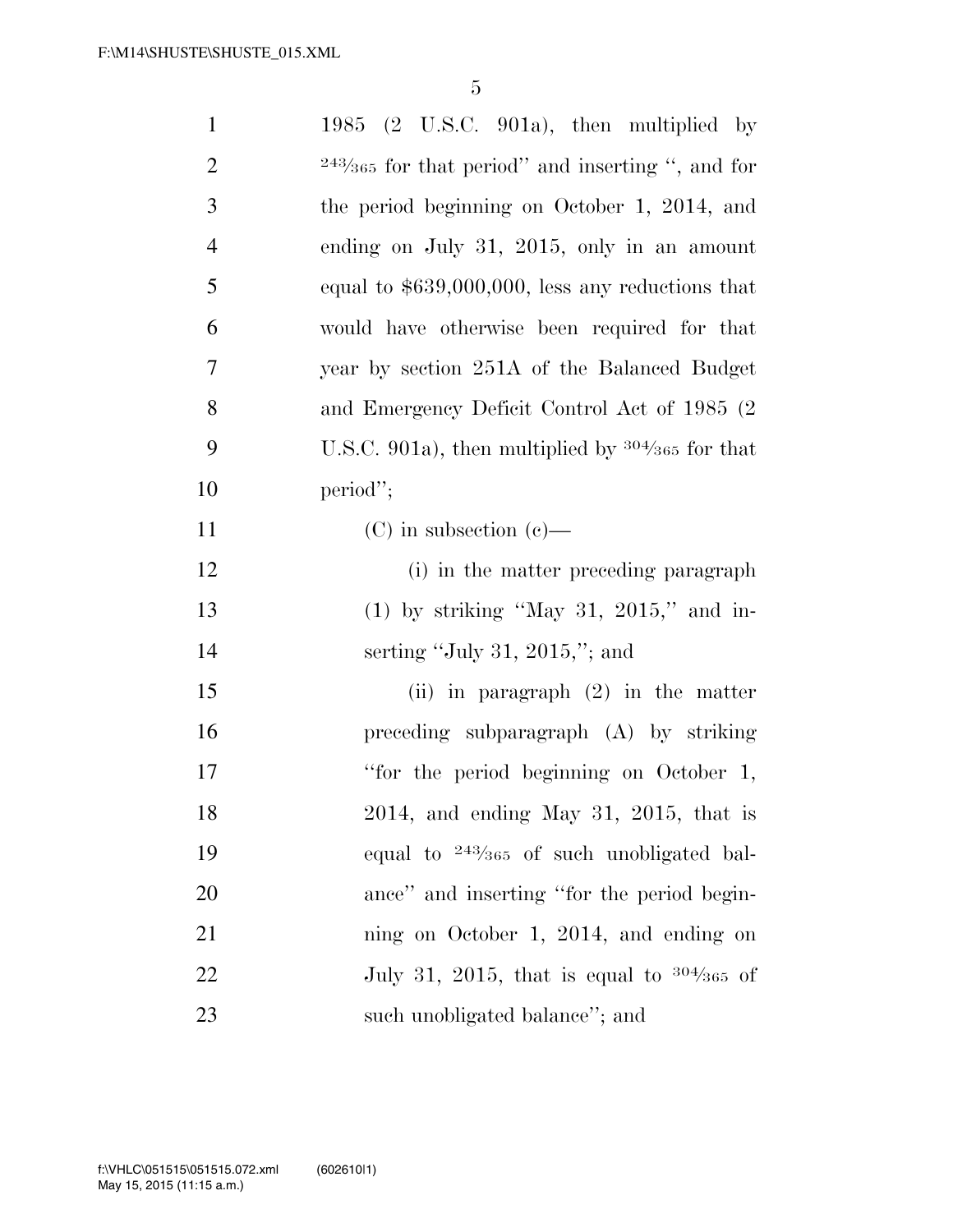| $\mathbf{1}$   | (D) in subsection $(f)(1)$ in the matter pre-          |
|----------------|--------------------------------------------------------|
| $\overline{2}$ | eeding subparagraph (A) by striking "May 31,           |
| 3              | $2015$ ," and inserting "July 31, 2015,".              |
| 4              | SEC. 1002. ADMINISTRATIVE EXPENSES.                    |
| 5              | Section 1002 of the Highway and Transportation         |
| 6              | Funding Act of 2014 (128 Stat. 1842) is amended—       |
| $\overline{7}$ | $(1)$ in subsection $(a)$ by striking "for adminis-    |
| 8              | trative expenses of the Federal-aid highway program    |
| 9              | $$292,931,507$ for the period beginning on October 1,  |
| 10             | $2014$ , and ending on May 31, $2015$ ." and inserting |
| 11             | "for administrative expenses of the Federal-aid high-  |
| 12             | way program $$366,465,753$ for the period beginning    |
| 13             | on October 1, 2014, and ending on July 31, 2015.";     |
| 14             | and                                                    |
| 15             | $(2)$ by striking subsection $(b)(2)$ and inserting    |
| 16             | the following:                                         |
| 17             | $\lq(2)$ for the period beginning on October 1,        |
| 18             | $2014$ , and ending on July 31, 2015, subject to the   |
| 19             | limitations<br>on administrative expenses under the    |
| 20             | heading 'Federal Highway Administration' in appro-     |
| 21             | priations Acts that apply to that period.".            |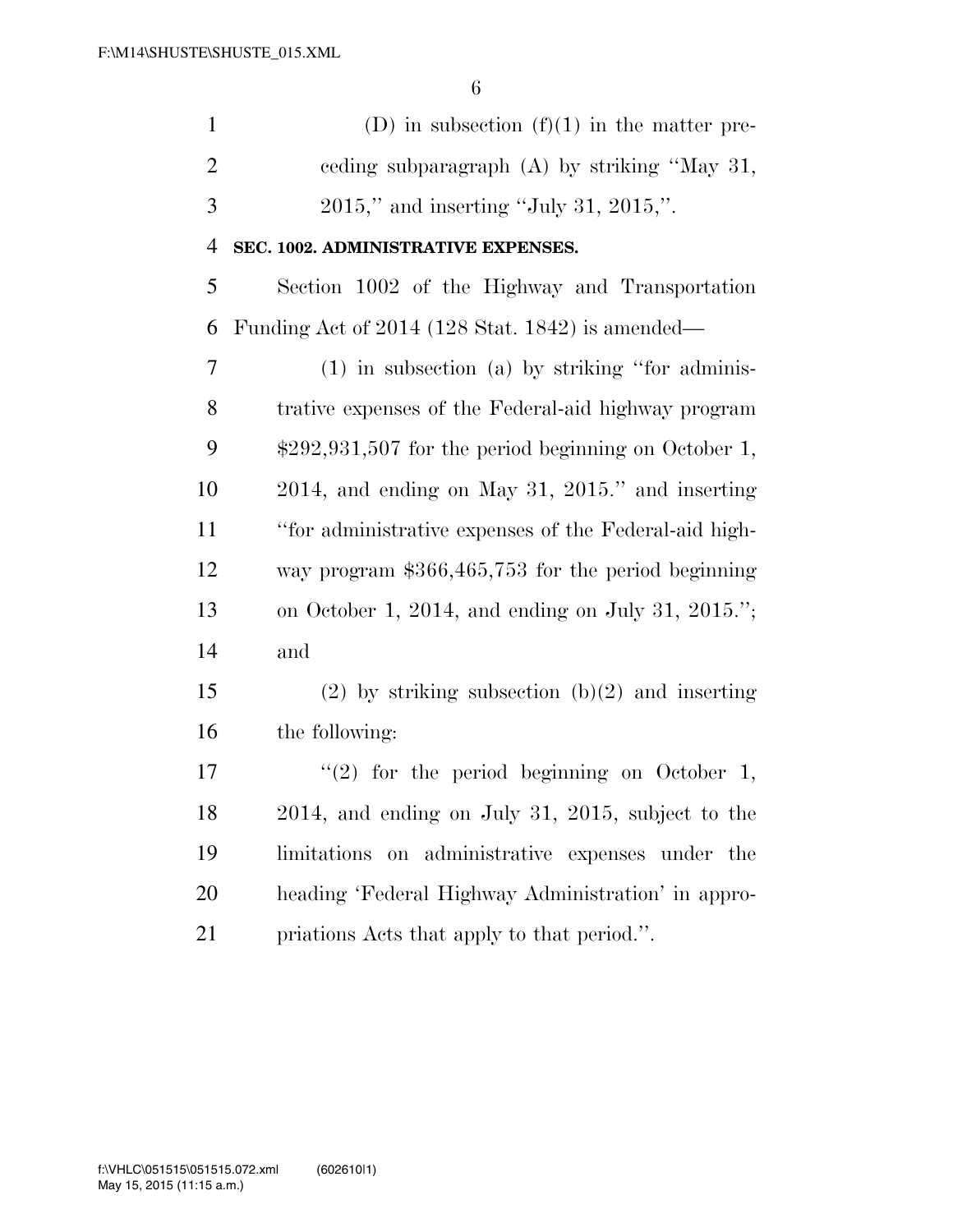## **Subtitle B—Extension of Highway Safety Programs**

 **SEC. 1101. EXTENSION OF NATIONAL HIGHWAY TRAFFIC SAFETY ADMINISTRATION HIGHWAY SAFETY PROGRAMS.**  (a) EXTENSION OF PROGRAMS.— (1) HIGHWAY SAFETY PROGRAMS.—Section 31101(a)(1)(C) of MAP–21 (126 Stat. 733) is amended to read as follows: 10 "'(C) \$195,726,027 for the period begin-11 ning on October 1, 2014, and ending on July 31, 2015.''. (2) HIGHWAY SAFETY RESEARCH AND DEVEL- OPMENT.—Section 31101(a)(2)(C) of MAP–21 (126 Stat. 733) is amended to read as follows:  $\frac{16}{2}$  (C) \$94,531,507 for the period beginning on October 1, 2014, and ending on July 31, 2015.''. (3) NATIONAL PRIORITY SAFETY PROGRAMS.— Section 31101(a)(3)(C) of MAP–21 (126 Stat. 733) is amended to read as follows:  $\textdegree{}$  (C) \$226,542,466 for the period begin-ning on October 1, 2014, and ending on July

31, 2015.''.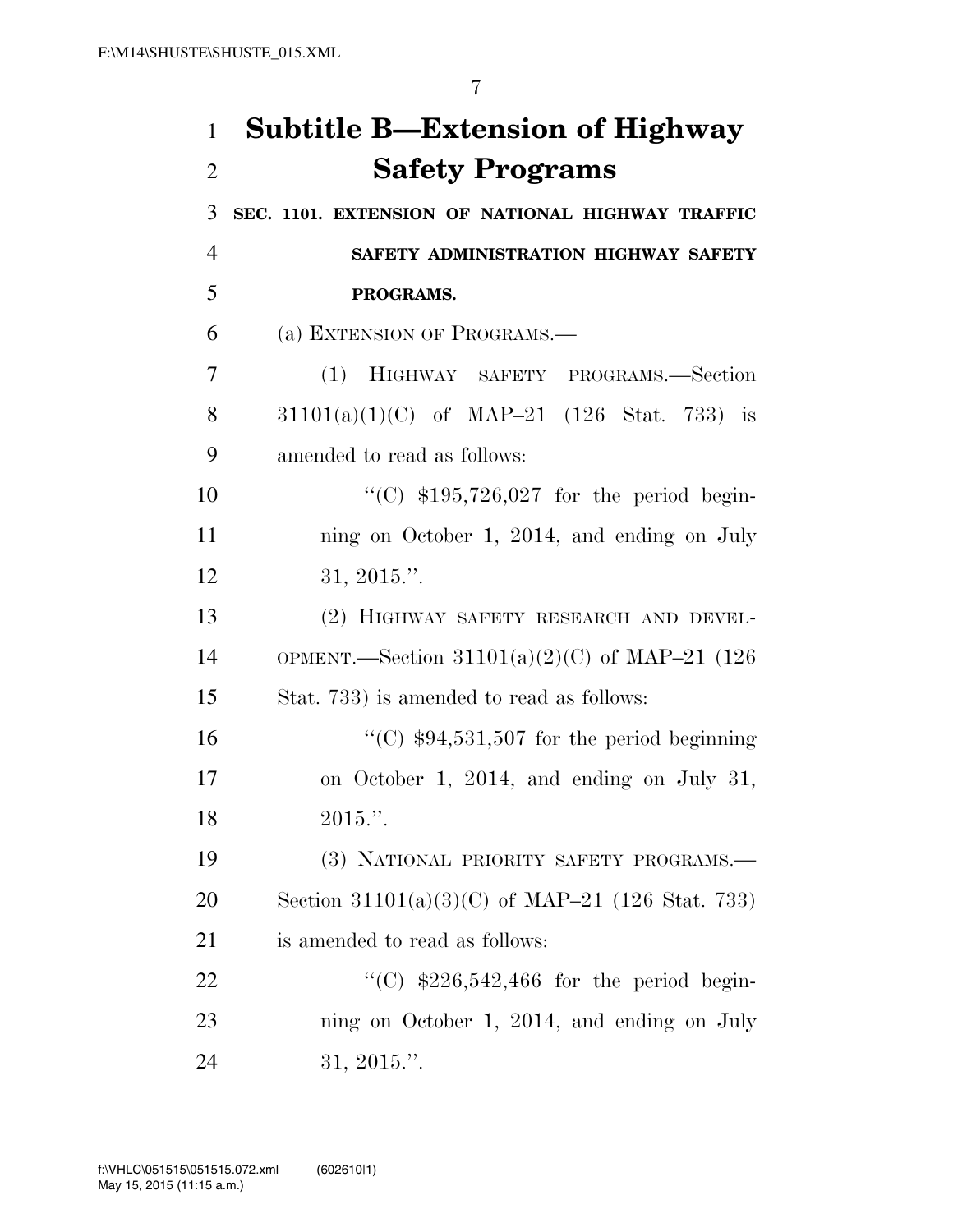| $\mathbf{1}$   | (4) NATIONAL DRIVER REGISTER.—Section                     |
|----------------|-----------------------------------------------------------|
| $\overline{2}$ | $31101(a)(4)(C)$ of MAP-21 (126 Stat. 733) is             |
| 3              | amended to read as follows:                               |
| $\overline{4}$ | "(C) $$4,164,384$ for the period beginning                |
| 5              | on October 1, 2014, and ending on July 31,                |
| 6              | $2015."$ .                                                |
| $\overline{7}$ | (5) HIGH VISIBILITY ENFORCEMENT PRO-                      |
| 8              | GRAM.-                                                    |
| 9              | (A) AUTHORIZATION OF APPROPRIA-                           |
| 10             | TIONS.—Section $31101(a)(5)(C)$ of MAP-21                 |
| 11             | $(126 \text{ Stat. } 733)$ is amended to read as follows: |
| 12             | "(C) $$24,153,425$ for the period beginning               |
| 13             | on October 1, 2014, and ending on July 31,                |
| 14             | $2015."$ .                                                |
| 15             | (B) LAW ENFORCEMENT CAMPAIGNS.                            |
| 16             | Section 2009(a) of SAFETEA–LU $(23 \text{ U.S.C.})$       |
| 17             | $402$ note) is amended—                                   |
| 18             | (i) in the first sentence by striking                     |
| 19             | "May 31, $2015$ " and inserting "July 31,                 |
| 20             | $2015$ "; and                                             |
| 21             | (ii) in the second sentence by striking                   |
| 22             | "May 31, $2015$ ," and inserting "July 31,                |
| 23             | $2015,$ ".                                                |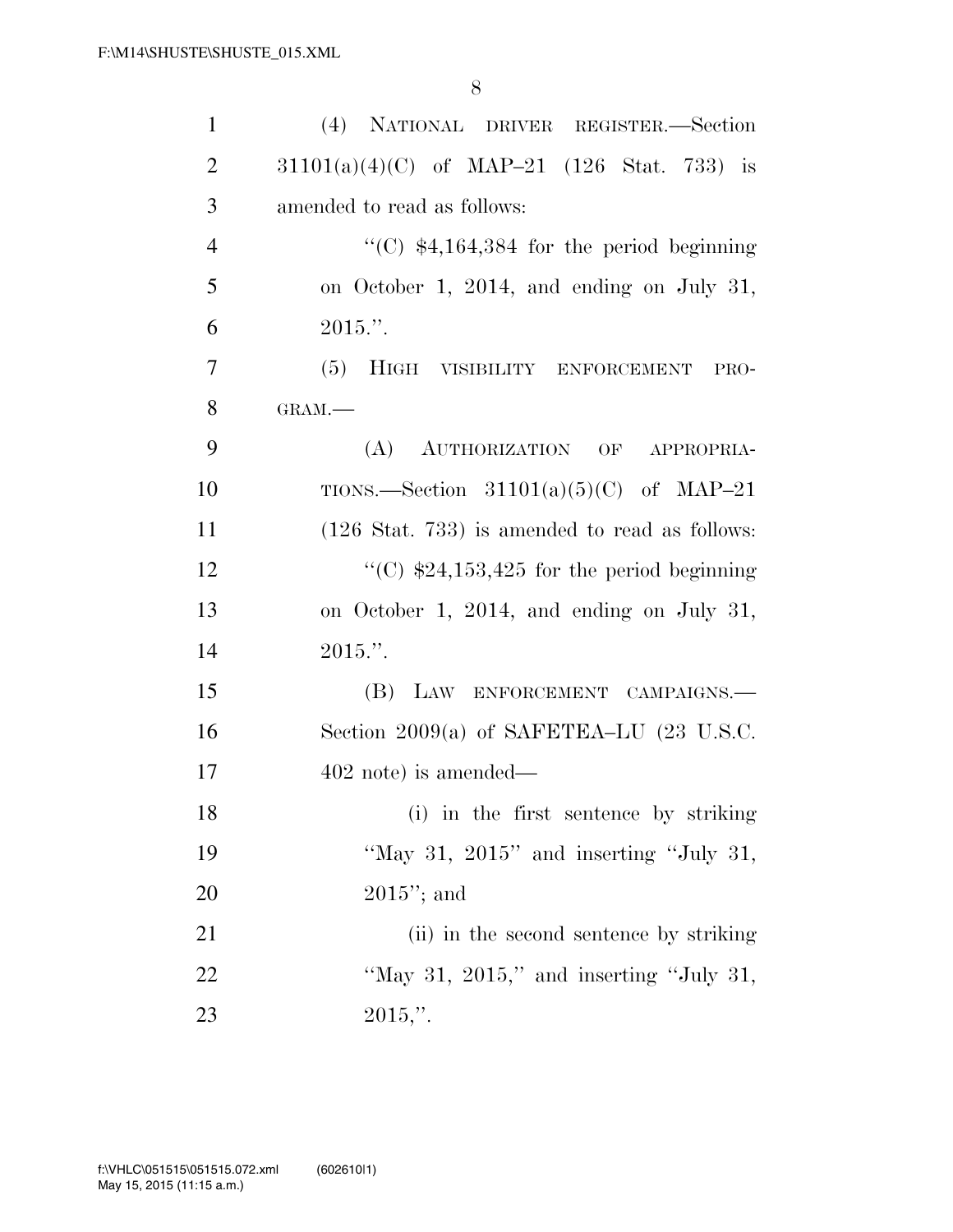| $\mathbf{1}$  |                                                 |  | (6) ADMINISTRATIVE EXPENSES.-Section |  |  |
|---------------|-------------------------------------------------|--|--------------------------------------|--|--|
|               | 2 $31101(a)(6)(C)$ of MAP-21 (126 Stat. 733) is |  |                                      |  |  |
| $\mathcal{R}$ | amended to read as follows:                     |  |                                      |  |  |

4  $\frac{1}{2}$  (C) \$21,238,356 for the period beginning on October 1, 2014, and ending on July 31, 6  $2015."$ 

 (b) COOPERATIVE RESEARCH AND EVALUATION.— Section 403(f)(1) of title 23, United States Code, is amended by striking ''and \$1,664,384 of the total amount available for apportionment to the States for highway safety programs under section 402(c) in the period begin- ning on October 1, 2014, and ending on May 31, 2015,'' and inserting ''and \$2,082,192 of the total amount avail- able for apportionment to the States for highway safety programs under section 402(c) in the period beginning on October 1, 2014, and ending on July 31, 2015,''.

 (c) APPLICABILITY OF TITLE 23.—Section 31101(c) of MAP–21 (126 Stat. 733) is amended by striking ''May 31, 2015,'' and inserting ''July 31, 2015,''.

 **SEC. 1102. EXTENSION OF FEDERAL MOTOR CARRIER SAFE-TY ADMINISTRATION PROGRAMS.** 

 (a) MOTOR CARRIER SAFETY GRANTS.—Section 31104(a)(10) of title 49, United States Code, is amended to read as follows: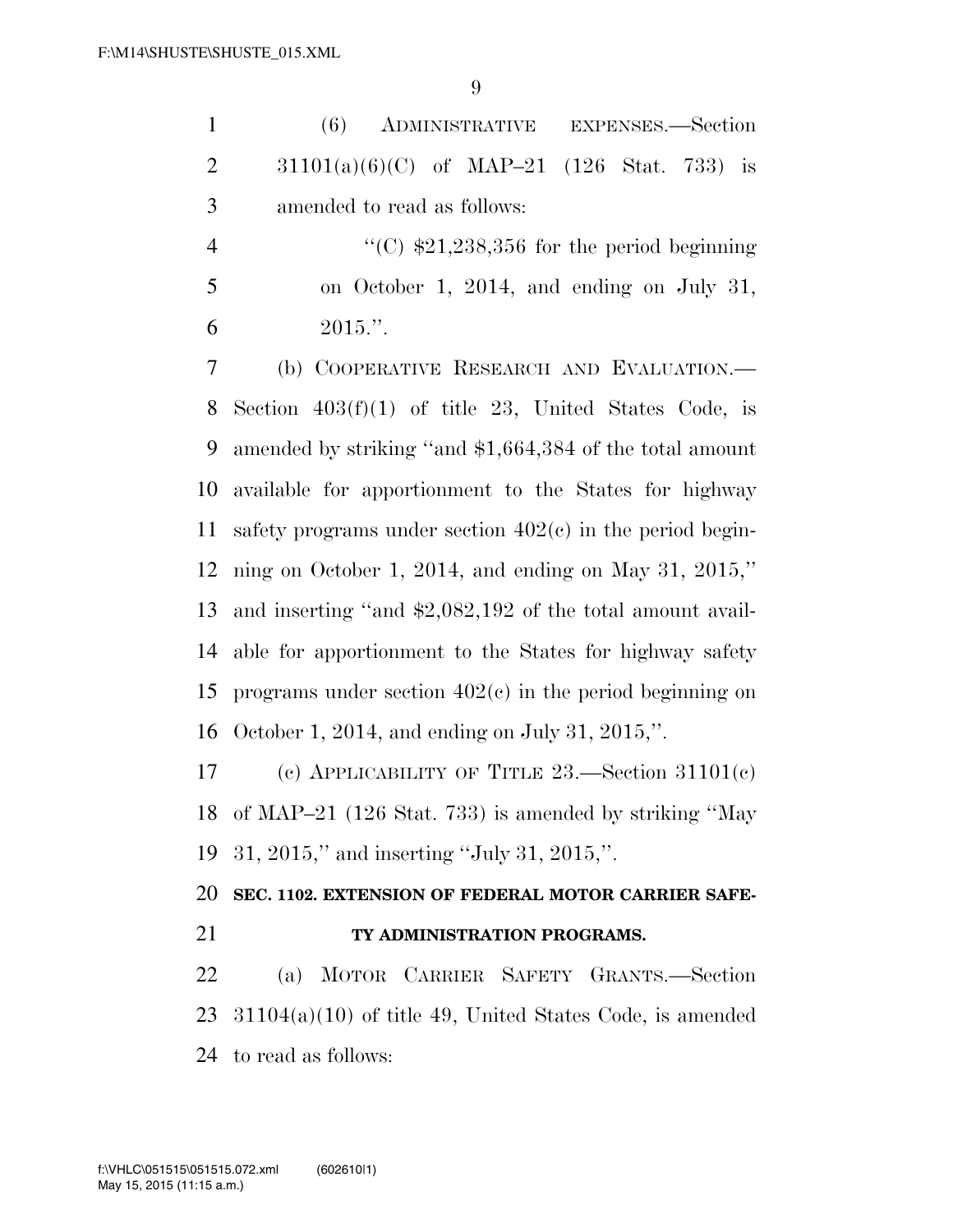| $\mathbf{1}$   | $\degree$ (10) \$181,567,123 for the period beginning on     |
|----------------|--------------------------------------------------------------|
| $\overline{2}$ | October 1, 2014, and ending on July 31, 2015.".              |
| 3              | EXPENSES.-Section<br>(b)<br>ADMINISTRATIVE                   |
| $\overline{4}$ | $31104(i)(1)(J)$ of title 49, United States Code, is amended |
| 5              | to read as follows:                                          |
| 6              | "(J) $$215,715,068$ for the period begin-                    |
| $\overline{7}$ | ning on October 1, 2014, and ending on July                  |
| 8              | 31, 2015."                                                   |
| 9              | (c) GRANT PROGRAMS.-                                         |
| 10             | (1) COMMERCIAL DRIVER'S LICENSE PROGRAM                      |
| 11             | IMPROVEMENT GRANTS. Section $4101(e)(1)$ of                  |
| 12             | SAFETEA–LU (119 Stat. 1715) is amended by                    |
| 13             | striking "and $$19,972,603$ for the period beginning         |
| 14             | on October 1, 2014, and ending on May 31, 2015"              |
| 15             | and inserting "and \$24,986,301 for the period be-           |
| 16             | ginning on October 1, 2014, and ending on July 31,           |
| 17             | $2015$ ".                                                    |
| 18             | (2) BORDER ENFORCEMENT GRANTS.-Section                       |
| 19             | $4101(c)(2)$ of SAFETEA-LU (119 Stat. 1715) is               |
| 20             | amended by striking "and \$21,304,110 for the pe-            |
| 21             | riod beginning on October 1, 2014, and ending on             |
| 22             | May 31, 2015" and inserting "and $$26,652,055$ for           |
| 23             | the period beginning on October 1, 2014, and ending          |
| 24             | on July 31, 2015".                                           |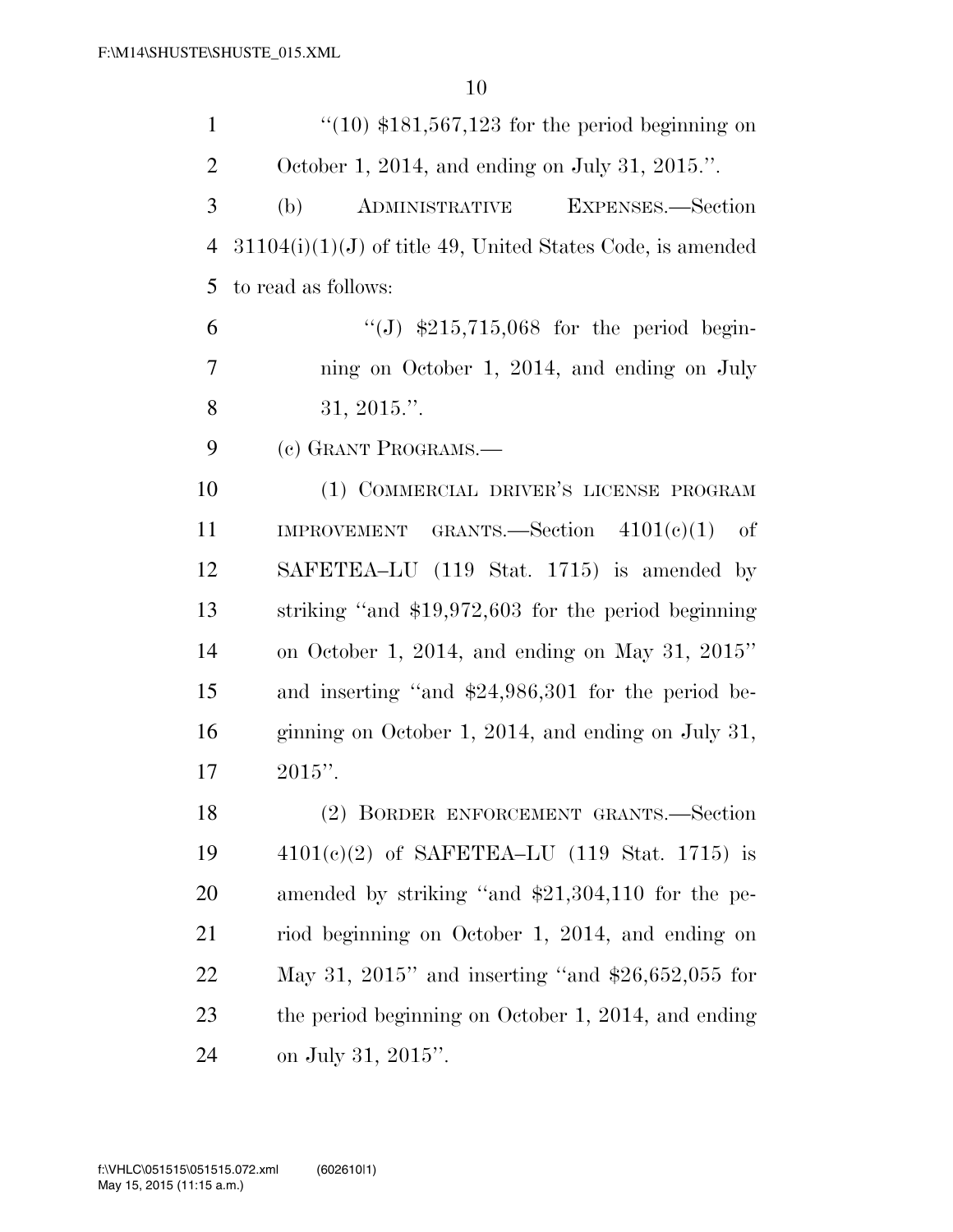| $\mathbf{1}$   | (3) PERFORMANCE AND REGISTRATION INFOR-                   |
|----------------|-----------------------------------------------------------|
| $\overline{2}$ | MATION SYSTEM MANAGEMENT GRANT PROGRAM.-                  |
| 3              | Section $4101(c)(3)$ of SAFETEA-LU (119 Stat.             |
| $\overline{4}$ | 1715) is amended by striking "and $$3,328,767$ for        |
| 5              | the period beginning on October 1, 2014, and ending       |
| 6              | on May 31, $2015$ " and inserting "and $$4,164,384$       |
| 7              | for the period beginning on October 1, 2014, and          |
| 8              | ending on July 31, $2015$ ".                              |
| 9              | (4) COMMERCIAL VEHICLE INFORMATION SYS-                   |
| 10             | TEMS AND NETWORKS DEPLOYMENT PROGRAM.-                    |
| 11             | Section $4101(c)(4)$ of SAFETEA-LU (119 Stat.             |
| 12             | 1715) is amended by striking "and $$16,643,836$ for       |
| 13             | the period beginning on October 1, 2014, and ending       |
| 14             | on May 31, $2015$ " and inserting "and \$20,821,918       |
| 15             | for the period beginning on October 1, 2014, and          |
| 16             | ending on July 31, $2015$ ".                              |
| 17             | (5) SAFETY DATA IMPROVEMENT GRANTS.—                      |
| 18             | Section $4101(c)(5)$ of SAFETEA-LU (119 Stat.             |
| 19             | 1715) is amended by striking "and $$1,997,260$ for        |
| 20             | the period beginning on October 1, 2014, and ending       |
| 21             | on May 31, 2015" and inserting "and $$2,498,630$          |
| 22             | for the period beginning on October 1, 2014, and          |
| 23             | ending on July 31, $2015$ ".                              |
| 24             | (d)<br>HIGH-PRIORITY<br>ACTIVITIES.—Section               |
| 25             | $31104(k)(2)$ of title 49, United States Code, is amended |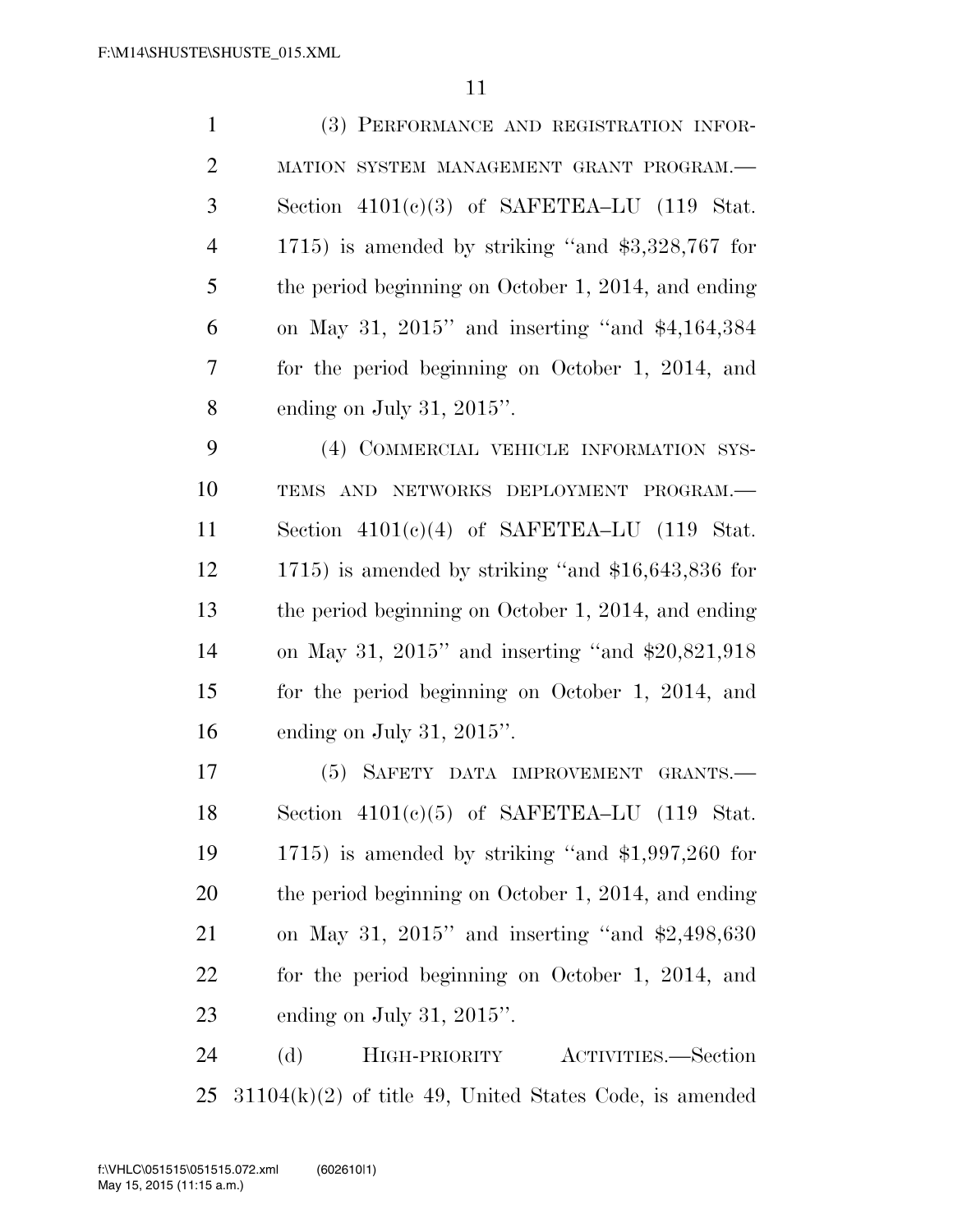by striking ''and up to \$9,986,301 for the period begin- ning on October 1, 2014, and ending on May 31, 2015,'' and inserting ''and up to \$12,493,151 for the period be- ginning on October 1, 2014, and ending on July 31, 2015,''.

 (e) NEW ENTRANT AUDITS.—Section  $31144(g)(5)(B)$  of title 49, United States Code, is amend- ed by striking ''and up to \$21,304,110 for the period be- ginning on October 1, 2014, and ending on May 31, 2015,'' and inserting ''and up to \$26,652,055 for the pe- riod beginning on October 1, 2014, and ending on July 31, 2015,''.

 (f) OUTREACH AND EDUCATION.—Section 4127(e) of SAFETEA–LU (119 Stat. 1741) is amended by striking ''and \$2,663,014 to the Federal Motor Carrier Safety Ad- ministration for the period beginning on October 1, 2014, and ending on May 31, 2015,'' and inserting ''and \$3,331,507 to the Federal Motor Carrier Safety Adminis- tration for the period beginning on October 1, 2014, and ending on July 31, 2015,''.

 (g) GRANT PROGRAM FOR COMMERCIAL MOTOR VE- HICLE OPERATORS.—Section 4134(c) of SAFETEA–LU (49 U.S.C. 31301 note) is amended by striking ''and \$665,753 for the period beginning on October 1, 2014, and ending on May 31, 2015,'' and inserting ''and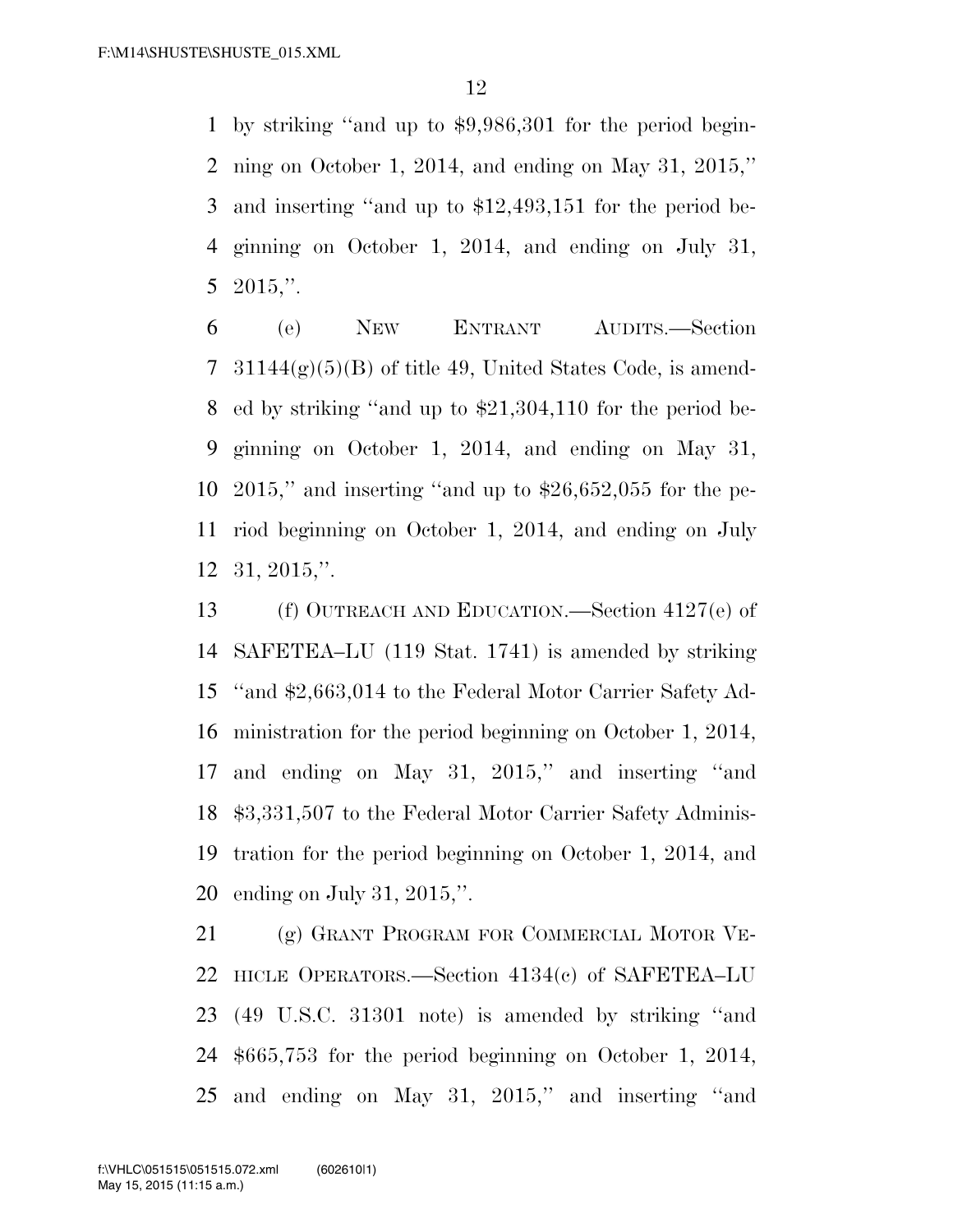\$832,877 for the period beginning on October 1, 2014, and ending on July 31, 2015,''. **SEC. 1103. DINGELL-JOHNSON SPORT FISH RESTORATION ACT.**  Section 4 of the Dingell-Johnson Sport Fish Restora-tion Act (16 U.S.C. 777c) is amended—

 (1) in subsection (a) in the matter preceding paragraph (1) by striking ''May 31, 2015'' and in-serting ''July 31, 2015''; and

10 (2) in subsection  $(b)(1)(A)$  by striking "May 31, 2015,'' and inserting ''July 31, 2015,''.

## **Subtitle C—Public Transportation Programs**

**SEC. 1201. FORMULA GRANTS FOR RURAL AREAS.** 

 Section 5311(c)(1) of title 49, United States Code, is amended—

 (1) in subparagraph (A) by striking ''and \$3,328,767 for the period beginning on October 1, 2014, and ending on May 31, 2015,'' and inserting ''and \$4,164,384 for the period beginning on Octo- ber 1, 2014, and ending on July 31, 2015,''; and (2) in subparagraph (B) by striking ''and

 \$16,643,836 for the period beginning on October 1, 2014, and ending on May 31, 2015,'' and inserting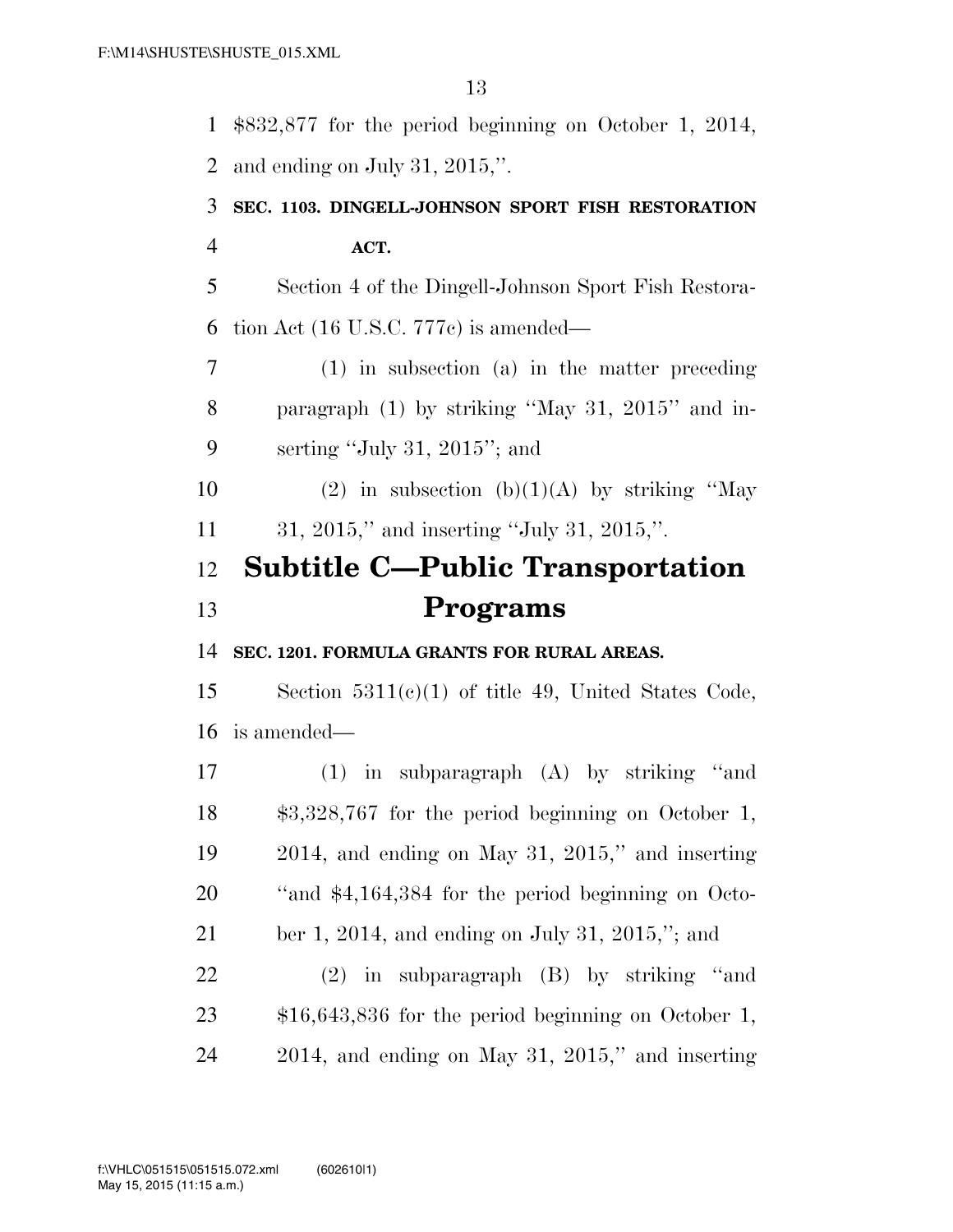''and \$20,821,918 for the period beginning on Octo-ber 1, 2014, and ending on July 31, 2015,''.

## **SEC. 1202. APPORTIONMENT OF APPROPRIATIONS FOR FORMULA GRANTS.**

 Section 5336(h)(1) of title 49, United States Code, is amended by striking ''and \$19,972,603 for the period beginning on October 1, 2014, and ending on May 31, 2015,'' and inserting ''and \$24,986,301 for the period be- ginning on October 1, 2014, and ending on July 31, 2015,''.

## **SEC. 1203. AUTHORIZATIONS FOR PUBLIC TRANSPOR-TATION.**

 (a) FORMULA GRANTS.—Section 5338(a) of title 49, United States Code, is amended—

 (1) in paragraph (1) by striking ''and \$5,722,150,685 for the period beginning on October 1, 2014, and ending on May 31, 2015'' and insert- ing ''and \$7,158,575,342 for the period beginning on October 1, 2014, and ending on July 31, 2015'';  $(2)$  in paragraph  $(2)$ —

 (A) in subparagraph (A) by striking ''and \$85,749,041 for the period beginning on Octo- ber 1, 2014, and ending on May 31, 2015,'' and inserting ''and \$107,274,521 for the period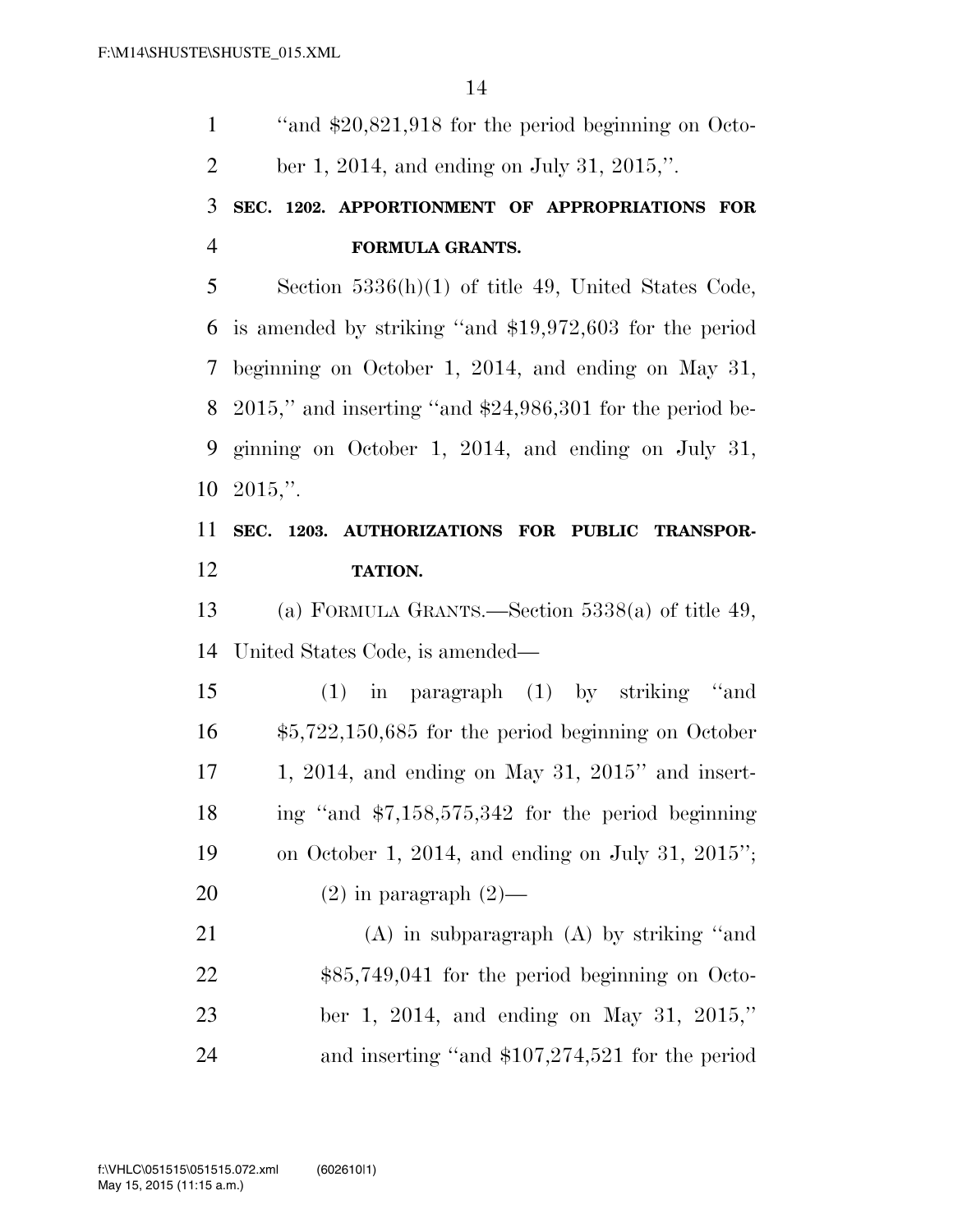| $\mathbf{1}$   | beginning on October 1, 2014, and ending on             |
|----------------|---------------------------------------------------------|
| $\overline{2}$ | July 31, 2015,";                                        |
| 3              | (B) in subparagraph (B) by striking "and                |
| $\overline{4}$ | $$6,657,534$ for the period beginning on October        |
| $\mathfrak{S}$ | 1, 2014, and ending on May 31, 2015," and in-           |
| 6              | serting "and \$8,328,767 for the period begin-          |
| $\tau$         | ning on October 1, 2014, and ending on July             |
| 8              | 31, 2015,";                                             |
| 9              | $(C)$ in subparagraph $(C)$ by striking "and            |
| 10             | $\text{$2,968,361,507}$ for the period beginning on Oc- |
| 11             | tober 1, 2014, and ending on May 31, 2015,"             |
| 12             | and inserting "and $$3,713,505,753$ for the pe-         |
| 13             | riod beginning on October 1, 2014, and ending           |
| 14             | on July 31, 2015,";                                     |
| 15             | (D) in subparagraph $(D)$ by striking "and              |
| 16             | $$171,964,110$ for the period beginning on Octo-        |
| 17             | ber 1, 2014, and ending on May 31, 2015,"               |
| 18             | and inserting "and \$215,132,055 for the period         |
| 19             | beginning on October 1, 2014, and ending on             |
| 20             | July 31, 2015,";                                        |
| 21             | $(E)$ in subparagraph $(E)$ —                           |
| 22             | (i) by striking "and $$404,644,932$ for                 |
| 23             | the period beginning on October 1, 2014,                |
| 24             | and ending on May 31, 2015," and insert-                |
| 25             | ing "and $$506,222,466$ for the period be-              |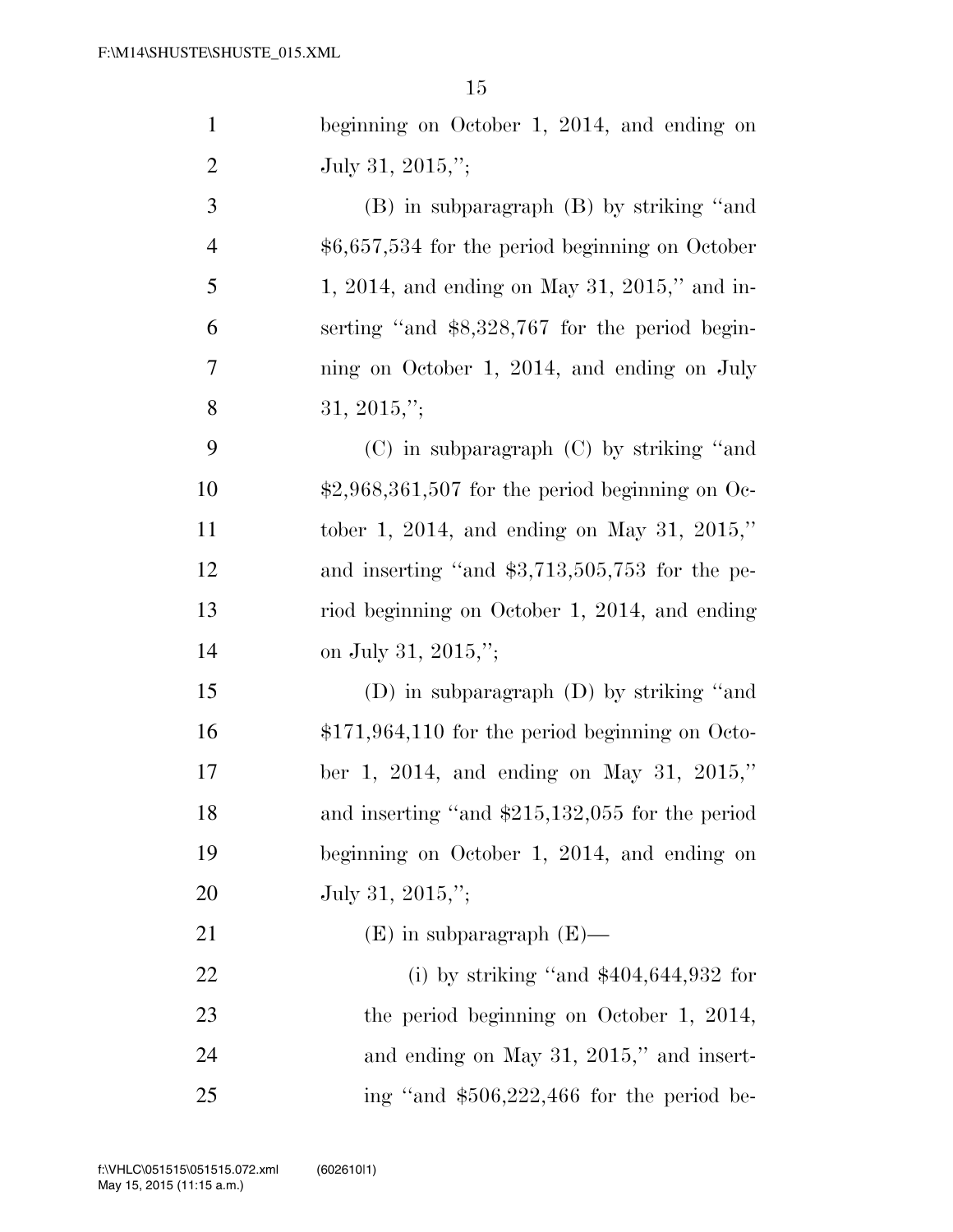| $\mathbf{1}$   | ginning on October 1, 2014, and ending on        |
|----------------|--------------------------------------------------|
| $\overline{2}$ | July 31, 2015,";                                 |
| 3              | (ii) by striking "and $$19,972,603$ for          |
| $\overline{4}$ | the period beginning on October 1, 2014,         |
| 5              | and ending on May 31, 2015," and insert-         |
| 6              | ing "and \$24,986,301 for the period begin-      |
| 7              | ning on October 1, 2014, and ending on           |
| 8              | July 31, 2015,"; and                             |
| 9              | (iii) by striking "and $$13,315,068$ for         |
| 10             | the period beginning on October 1, 2014,         |
| 11             | and ending on May 31, 2015," and insert-         |
| 12             | ing "and \$16,657,534 for the period begin-      |
| 13             | ning on October 1, 2014, and ending on           |
| 14             | July 31, 2015,";                                 |
| 15             | $(F)$ in subparagraph $(F)$ by striking "and     |
| 16             | $$1,997,260$ for the period beginning on October |
| 17             | 1, 2014, and ending on May 31, 2015," and in-    |
| 18             | serting "and $$2,498,630$ for the period begin-  |
| 19             | ning on October 1, 2014, and ending on July      |
| 20             | $31, 2015,$ ";                                   |
| 21             | $(G)$ in subparagraph $(G)$ by striking "and     |
| 22             | $$3,328,767$ for the period beginning on October |
| 23             | 1, 2014, and ending on May 31, 2015," and in-    |
| 24             | serting "and $$4,164,384$ for the period begin-  |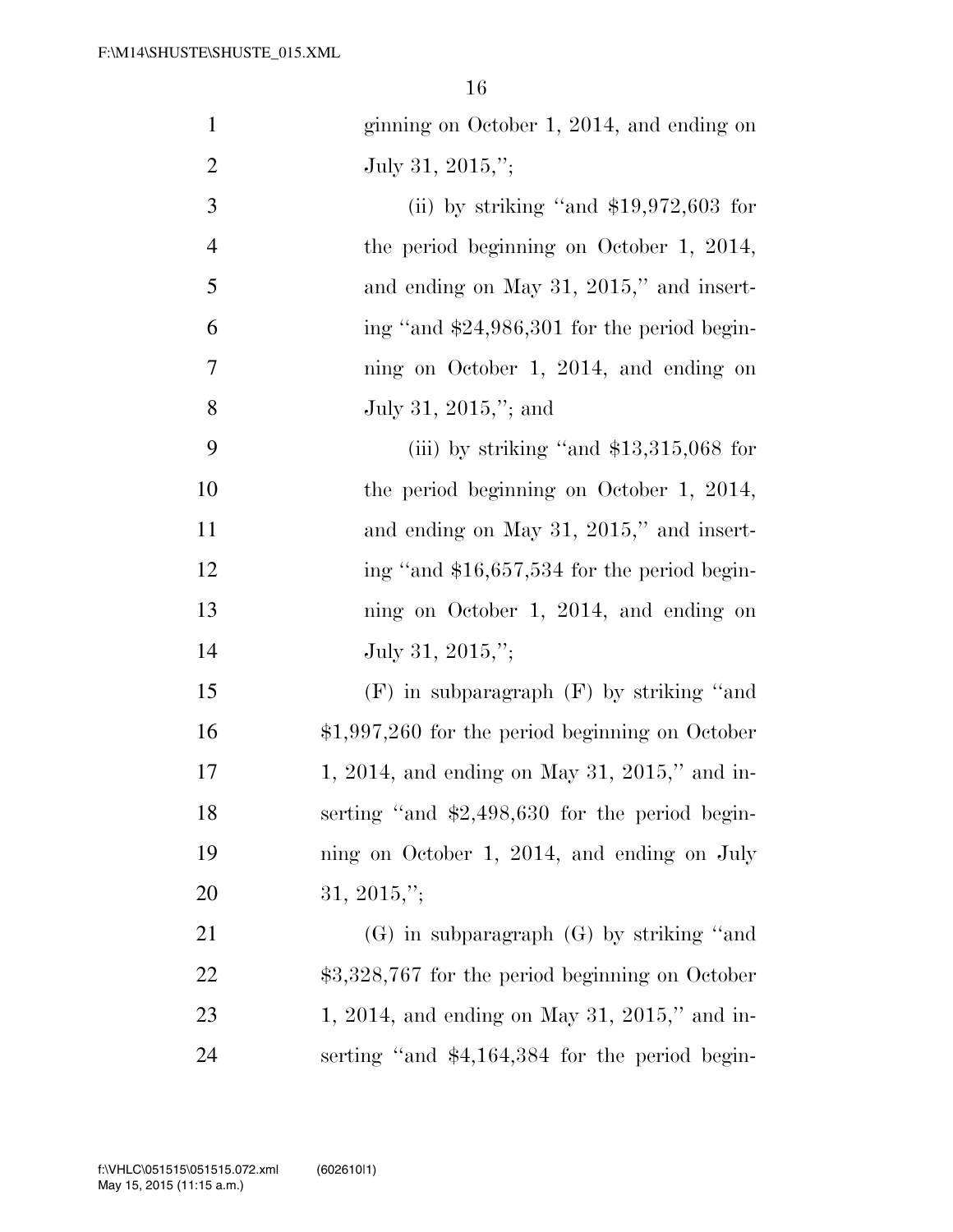| $\mathbf{1}$   | ning on October 1, 2014, and ending on July             |
|----------------|---------------------------------------------------------|
| $\mathbf{2}$   | $31, 2015,$ ";                                          |
| 3              | $(H)$ in subparagraph $(H)$ by striking "and            |
| $\overline{4}$ | $\text{$}2,563,151$ for the period beginning on October |
| 5              | 1, 2014, and ending on May 31, 2015," and in-           |
| 6              | serting "and $$3,206,575$ for the period begin-         |
| 7              | ning on October 1, 2014, and ending on July             |
| 8              | 31, 2015,";                                             |
| 9              | (I) in subparagraph (I) by striking "and                |
| 10             | $$1,441,955,342$ for the period beginning on Oc-        |
| 11             | tober 1, 2014, and ending on May 31, 2015,"             |
| 12             | and inserting "and $$1,803,927,671$ for the pe-         |
| 13             | riod beginning on October 1, 2014, and ending           |
| 14             | on July 31, 2015,";                                     |
| 15             | $(J)$ in subparagraph $(J)$ by striking "and            |
| 16             | $$284,809,315$ for the period beginning on Octo-        |
| 17             | ber 1, 2014, and ending on May 31, 2015,"               |
| 18             | and inserting "and \$356,304,658 for the period         |
| 19             | beginning on October 1, 2014, and ending on             |
| 20             | July 31, 2015,"; and                                    |
| 21             | $(K)$ in subparagraph $(K)$ by striking "and            |
| 22             | $$350,119,726$ for the period beginning on Octo-        |
| 23             | ber 1, 2014, and ending on May 31, 2015,"               |
| 24             | and inserting "and \$438,009,863 for the period         |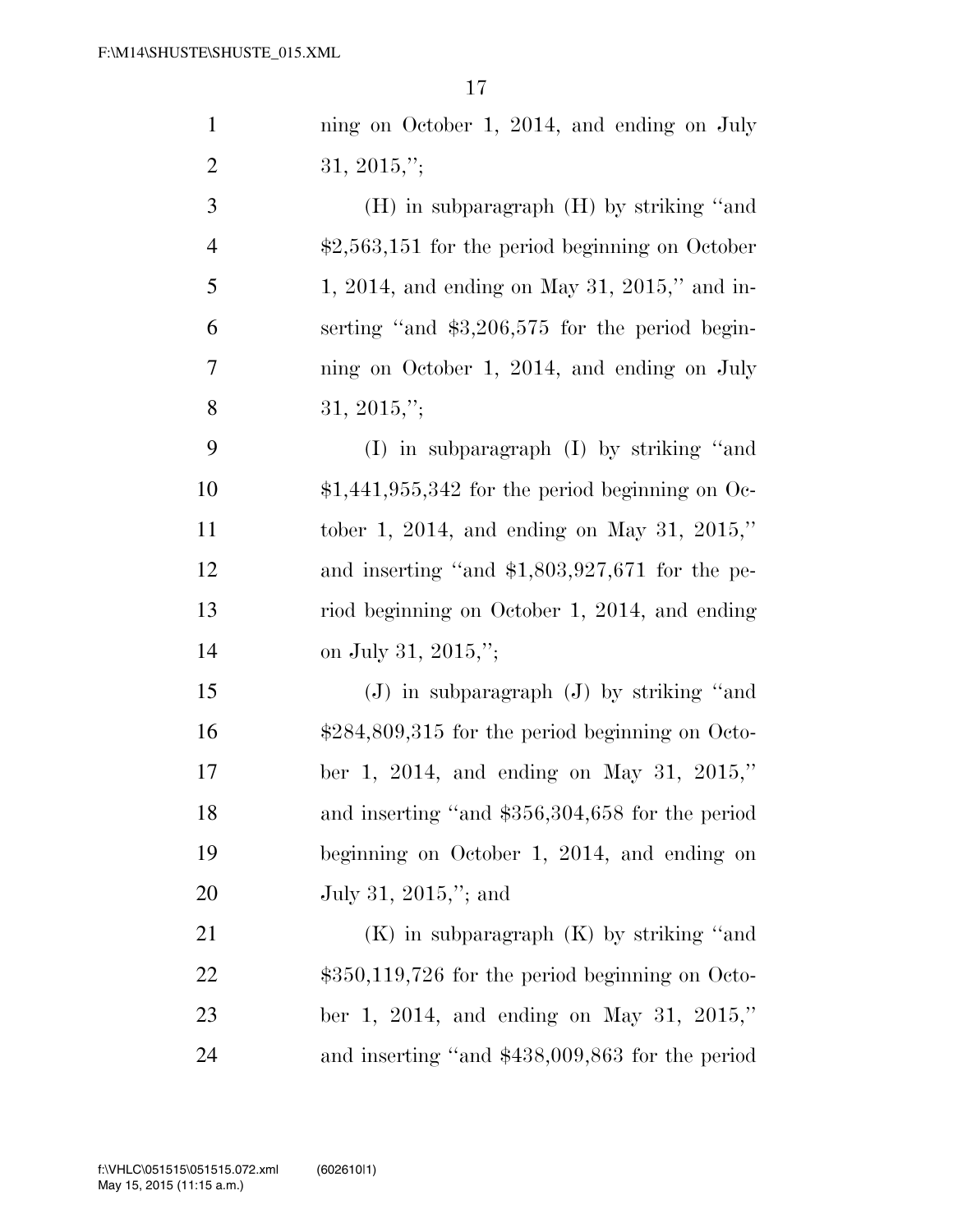beginning on October 1, 2014, and ending on July 31, 2015,''.

 (b) RESEARCH, DEVELOPMENT DEMONSTRATION AND DEPLOYMENT PROJECTS.—Section 5338(b) of title 49, United States Code, is amended by striking ''and \$46,602,740 for the period beginning on October 1, 2014, and ending on May 31, 2015'' and inserting ''and \$58,301,370 for the period beginning on October 1, 2014, and ending on July 31, 2015''.

 (c) TRANSIT COOPERATIVE RESEARCH PROGRAM.— Section 5338(c) of title 49, United States Code, is amend- ed by striking ''and \$4,660,274 for the period beginning on October 1, 2014, and ending on May 31, 2015'' and inserting ''and \$5,830,137 for the period beginning on Oc-tober 1, 2014, and ending on July 31, 2015''.

 (d) TECHNICAL ASSISTANCE AND STANDARDS DE- VELOPMENT.—Section 5338(d) of title 49, United States Code, is amended by striking ''and \$4,660,274 for the pe- riod beginning on October 1, 2014, and ending on May 31, 2015'' and inserting ''and \$5,830,137 for the period beginning on October 1, 2014, and ending on July 31, 2015''.

 (e) HUMAN RESOURCES AND TRAINING.—Section 5338(e) of title 49, United States Code, is amended by striking ''and \$3,328,767 for the period beginning on Oc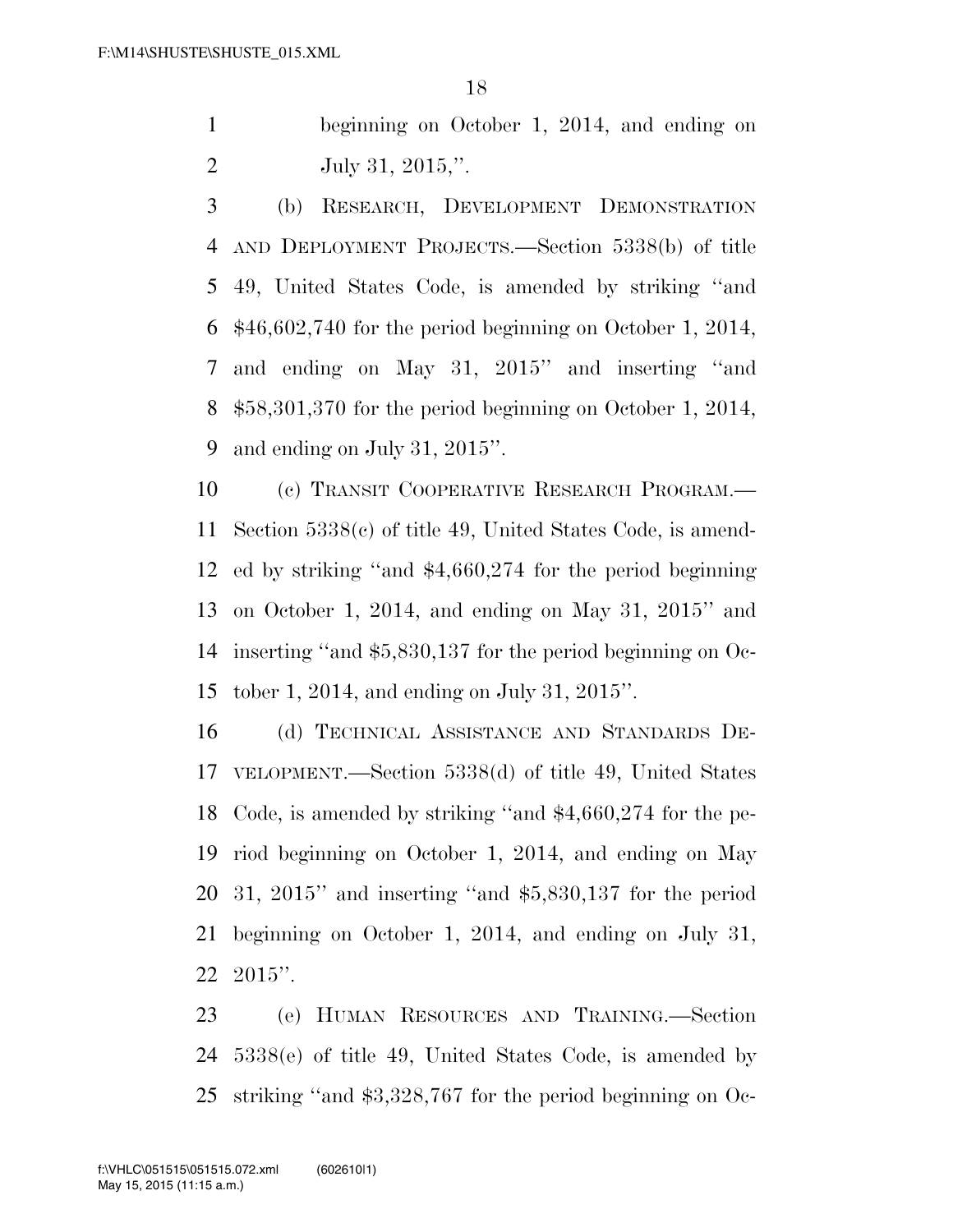tober 1, 2014, and ending on May 31, 2015'' and inserting ''and \$4,164,384 for the period beginning on October 1, 2014, and ending on July 31, 2015''.

 (f) CAPITAL INVESTMENT GRANTS.—Section  $5338(g)$  of title 49, United States Code, is amended by striking ''and \$1,269,591,781 for the period beginning on October 1, 2014, and ending on May 31, 2015'' and in- serting ''and \$1,558,295,890 for the period beginning on October 1, 2014, and ending on July 31, 2015''.

 (g) ADMINISTRATION.—Section 5338(h) of title 49, United States Code, is amended—

 (1) in paragraph (1) by striking ''and \$69,238,356 for the period beginning on October 1, 2014, and ending on May 31, 2015'' and inserting ''and \$86,619,178 for the period beginning on Octo-ber 1, 2014, and ending on July 31, 2015'';

 (2) in paragraph (2) by striking ''and not less than \$3,328,767 for the period beginning on Octo- ber 1, 2014, and ending on May 31, 2015,'' and in- serting ''and not less than \$4,164,384 for the period beginning on October 1, 2014, and ending on July 31, 2015,''; and

 (3) in paragraph (3) by striking ''and not less than \$665,753 for the period beginning on October 1, 2014, and ending on May 31, 2015,'' and insert-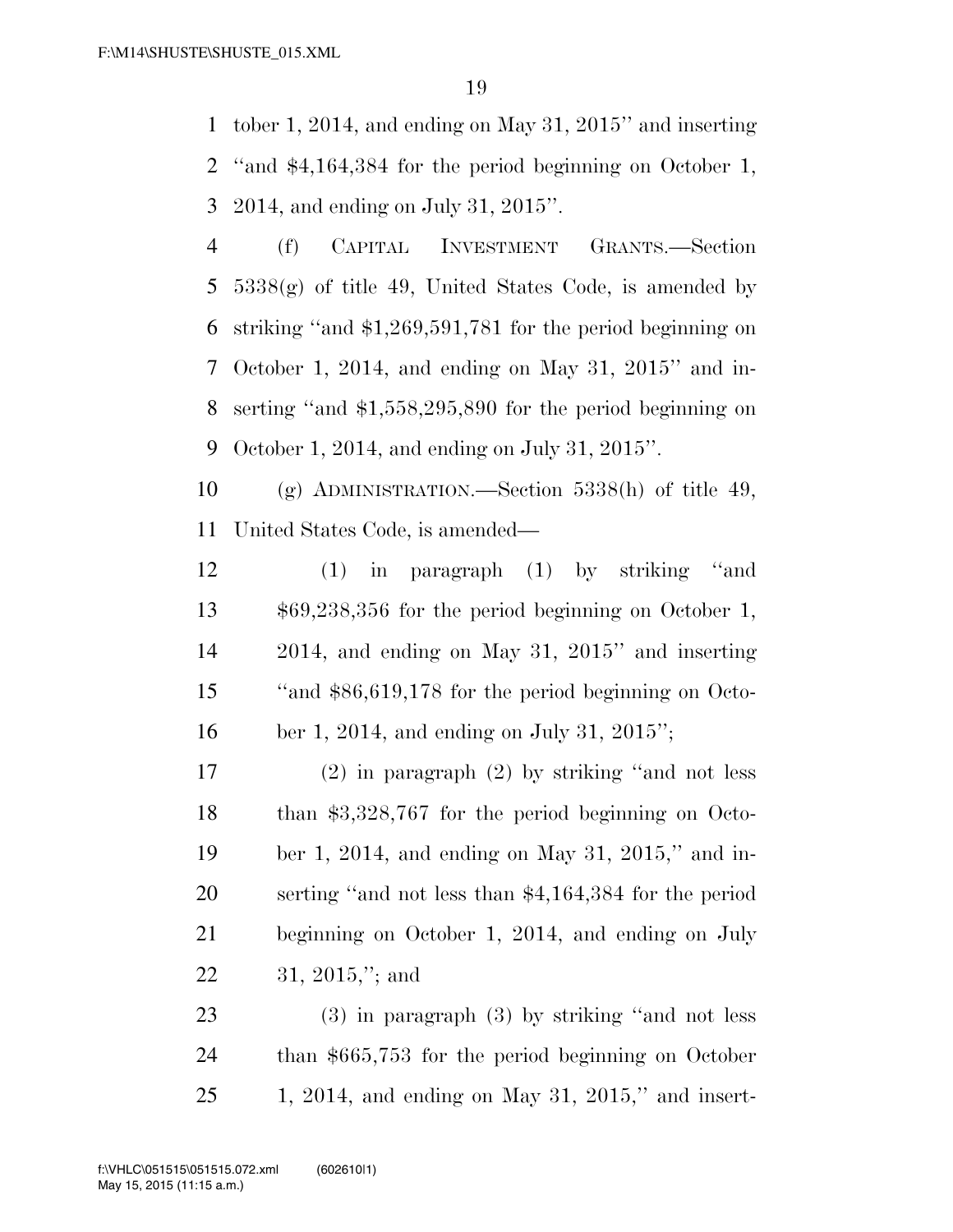| $\mathbf{1}$   | ing "and not less than \$832,877 for the period be-   |
|----------------|-------------------------------------------------------|
| 2              | ginning on October 1, 2014, and ending on July 31,    |
| 3              | $2015$ ."                                             |
| $\overline{4}$ | SEC. 1204. BUS AND BUS FACILITIES FORMULA GRANTS.     |
| 5              | Section $5339(d)(1)$ of title 49, United States Code, |
| 6              | is amended—                                           |
| 7              | $(1)$ by striking "and \$43,606,849 for the period    |
| 8              | beginning on October 1, 2014, and ending on May       |
| 9              | 31, 2015," and inserting "and $$54,553,425$ for the   |
| 10             | period beginning on October 1, 2014, and ending on    |
| 11             | July 31, 2015,";                                      |
| 12             | $(2)$ by striking "\$832,192 for such period" and     |
| 13             | inserting " $$1,041,096$ for such period"; and        |
| 14             | $(3)$ by striking "\$332,877 for such period" and     |
| 15             | inserting "\$416,438 for such period".                |
| 16             | Subtitle D—Hazardous Materials                        |
| 17             | SEC. 1301. AUTHORIZATION OF APPROPRIATIONS.           |
| 18             | (a) IN GENERAL.—Section $5128(a)(3)$ of title 49,     |
| 19             | United States Code, is amended to read as follows:    |
| 20             | $(3)$ \$35,615,474 for the period beginning on        |
| 21             | October 1, 2014, and ending on July 31, 2015.".       |
| 22             | (b) HAZARDOUS MATERIALS EMERGENCY PRE-                |
| 23             | PAREDNESS FUND.—Section $5128(b)(2)$ of title<br>49,  |
| 24             | United States Code, is amended to read as follows:    |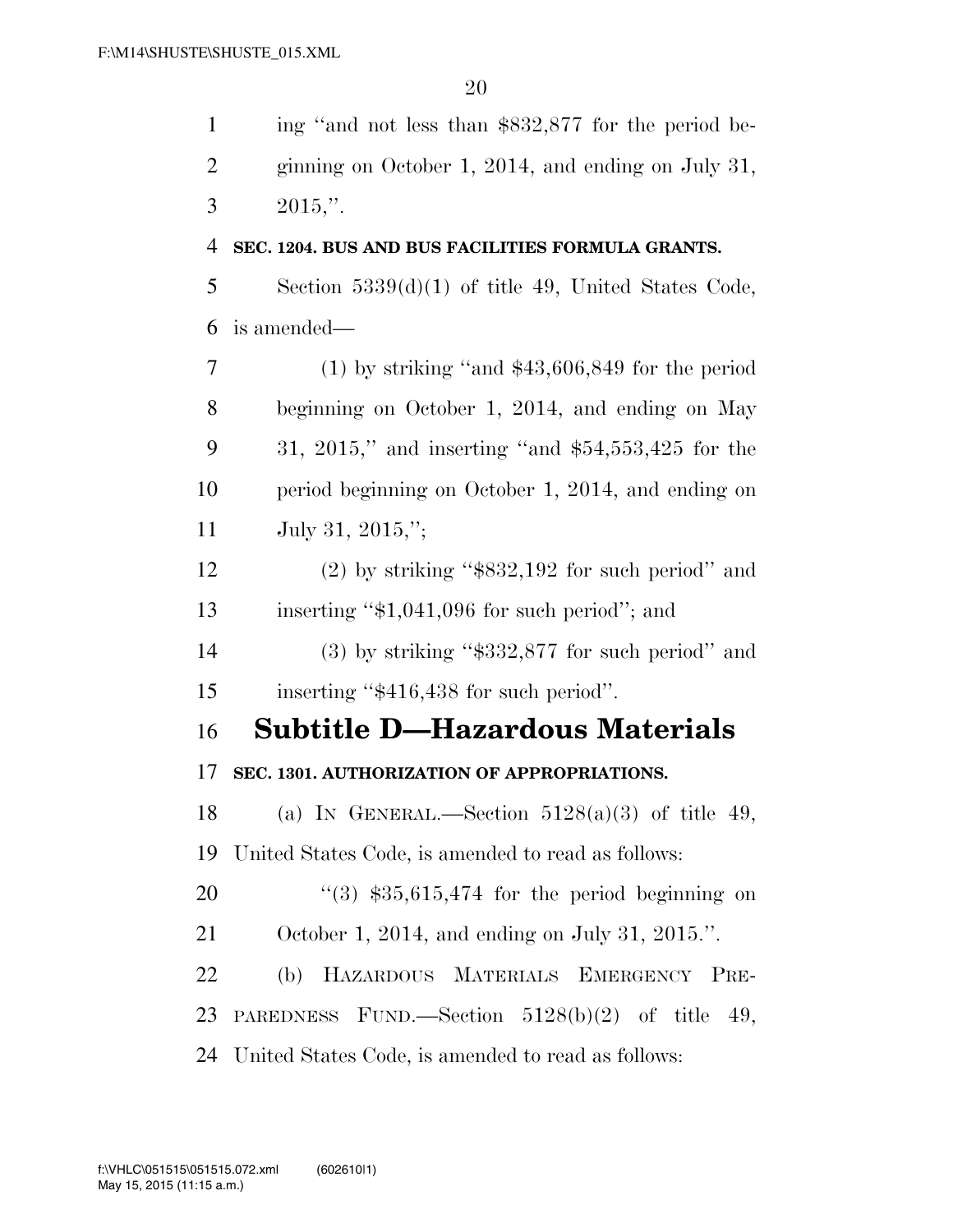| $\mathbf{1}$   | "(2) FISCAL YEAR 2015.—From the Hazardous                    |
|----------------|--------------------------------------------------------------|
| $\mathfrak{2}$ | Materials Emergency Preparedness Fund established            |
| 3              | under section $5116(i)$ , the Secretary may expend for       |
| $\overline{4}$ | the period beginning on October 1, 2014, and ending          |
| 5              | on July 31, 2015—                                            |
| 6              | "(A) $$156,581$ to carry out section 5115;                   |
| $\overline{7}$ | "(B) $$18,156,712$ to carry out subsections                  |
| 8              | (a) and (b) of section $5116$ , of which not less            |
| 9              | than $$11,368,767$ shall be available to carry out           |
| 10             | section $5116(b)$ ;                                          |
| 11             | "(C) $$124,932$ to carry out<br>section                      |
| 12             | 5116(f);                                                     |
| 13             | "(D) $$520,548$ to publish and distribute                    |
| 14             | the Emergency Response Guidebook under sec-                  |
| 15             | tion $5116(i)(3)$ ; and                                      |
| 16             | "(E) $$832,877$ to carry out section                         |
| 17             | $5116(j)$ .".                                                |
| 18             | (c) HAZARDOUS MATERIALS TRAINING GRANTS.-                    |
| 19             | Section $5128(c)$ of title 49, United States Code, is amend- |
| 20             | ed by striking "and $$2,663,014$ for the period beginning    |
| 21             | on October 1, 2014, and ending on May 31, 2015," and         |
| 22             | inserting "and \$3,331,507 for the period beginning on Oc-   |
| 23             | tober 1, 2014, and ending on July 31, 2015,".                |